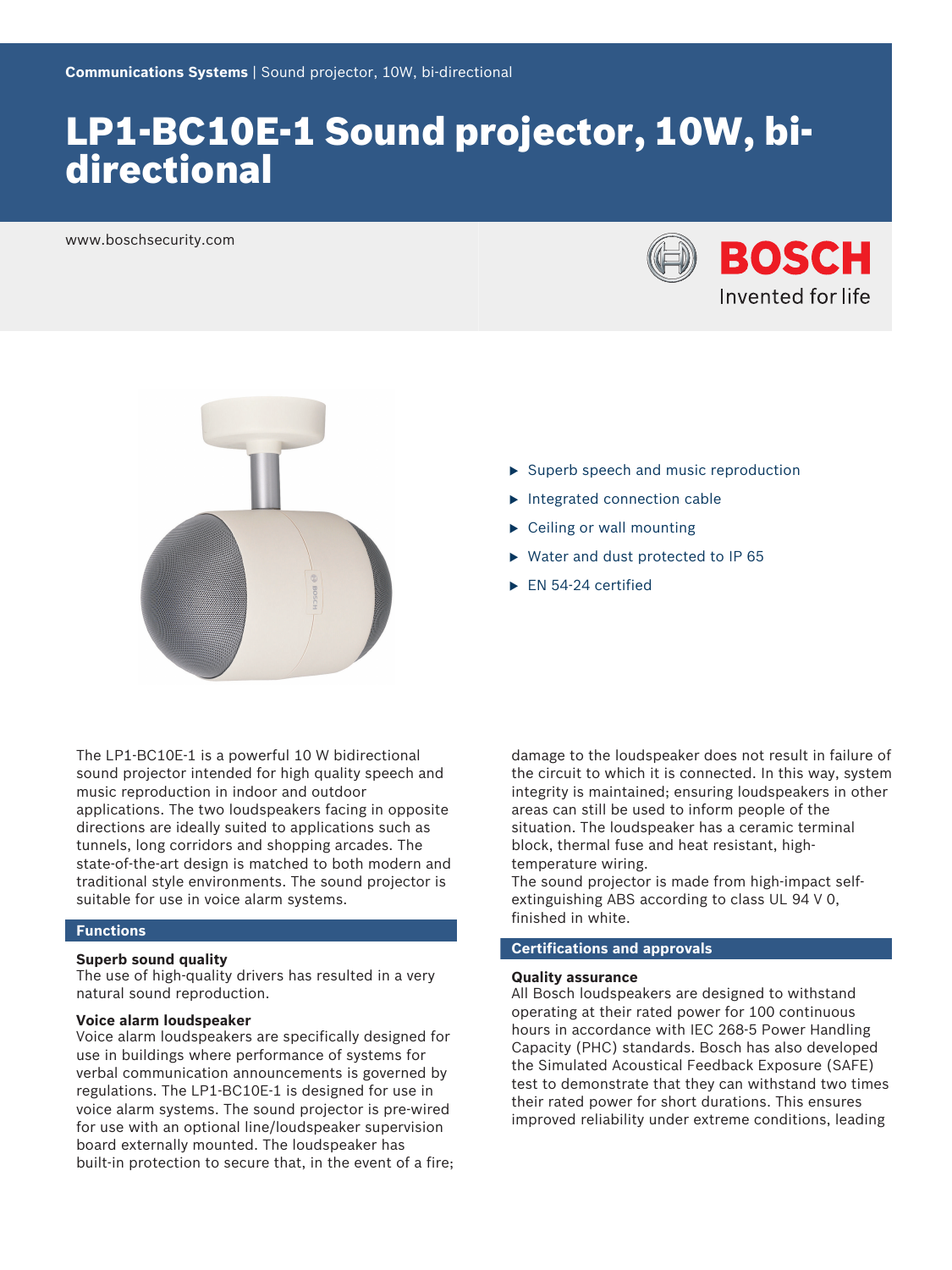to higher customer satisfaction, longer operating life, and lessons the chance of failure or performance deterioration.

# **Safety aspects**

In common with all Bosch products, care is taken to meet high safety standards. This sound projector complies with the relevant safety and installation regulations of EN 60065. All ABS parts are selfextinguishing (according to UL 94 V 0)

| Water and dust protection |                      | according to IEC 60529, IP 65                  |  |
|---------------------------|----------------------|------------------------------------------------|--|
| Emergency                 |                      | according to EN 54-24/<br>BS 5839-8 / EN 60849 |  |
|                           |                      |                                                |  |
| Region                    | <b>Certification</b> |                                                |  |
| Furano                    |                      |                                                |  |

| Europe | СE           |          |
|--------|--------------|----------|
|        | <b>CE</b>    | DOP      |
|        | CE           | DOC (IP) |
|        | <b>CPD</b>   |          |
| Poland | <b>CNBOP</b> |          |

# **Installation/configuration notes**

# **Mounting**

Ease of installation is realized in the way of mounting: first the mounting plate is fixed to the wall or ceiling, secondly a safety cord is attached to the mounting plate, allowing the installer temporarily hang the loudspeaker during installation. After making the connections, the sound projector can be fixed to the mounting plate by means of a fixing screw nut and the horizontal direction can be fixed. A cover plate covers screws and electrical wiring. The versatile mounting bracket allows the sound projector to be horizontal directed. The cover plate is provided with two cable – or 16 mm (0.63 inch) conduit entries (covered as standard supplied) in opposite position, suitable for loop-through cabling.

# **Power setting**

A ceramic terminal for electrical connection is provided. The loudspeaker is standard connected to full power. Half-power, quarter-power or eighth-power can be selected by connecting the appropriate color coded wire to the terminal block.



*Dimensions in mm / (in)*



*Circuit diagram*







*Polar diagram (measured with pink noise)*

# Octave band sensitivity\*

|        | Octave SPL<br>1W/1m | Total octave<br><b>SPI</b><br>1W/1m | Total octave<br><b>SPI</b><br>Pmax/1m |
|--------|---------------------|-------------------------------------|---------------------------------------|
| 125 Hz | 75.4                |                                     | $\overline{\phantom{0}}$              |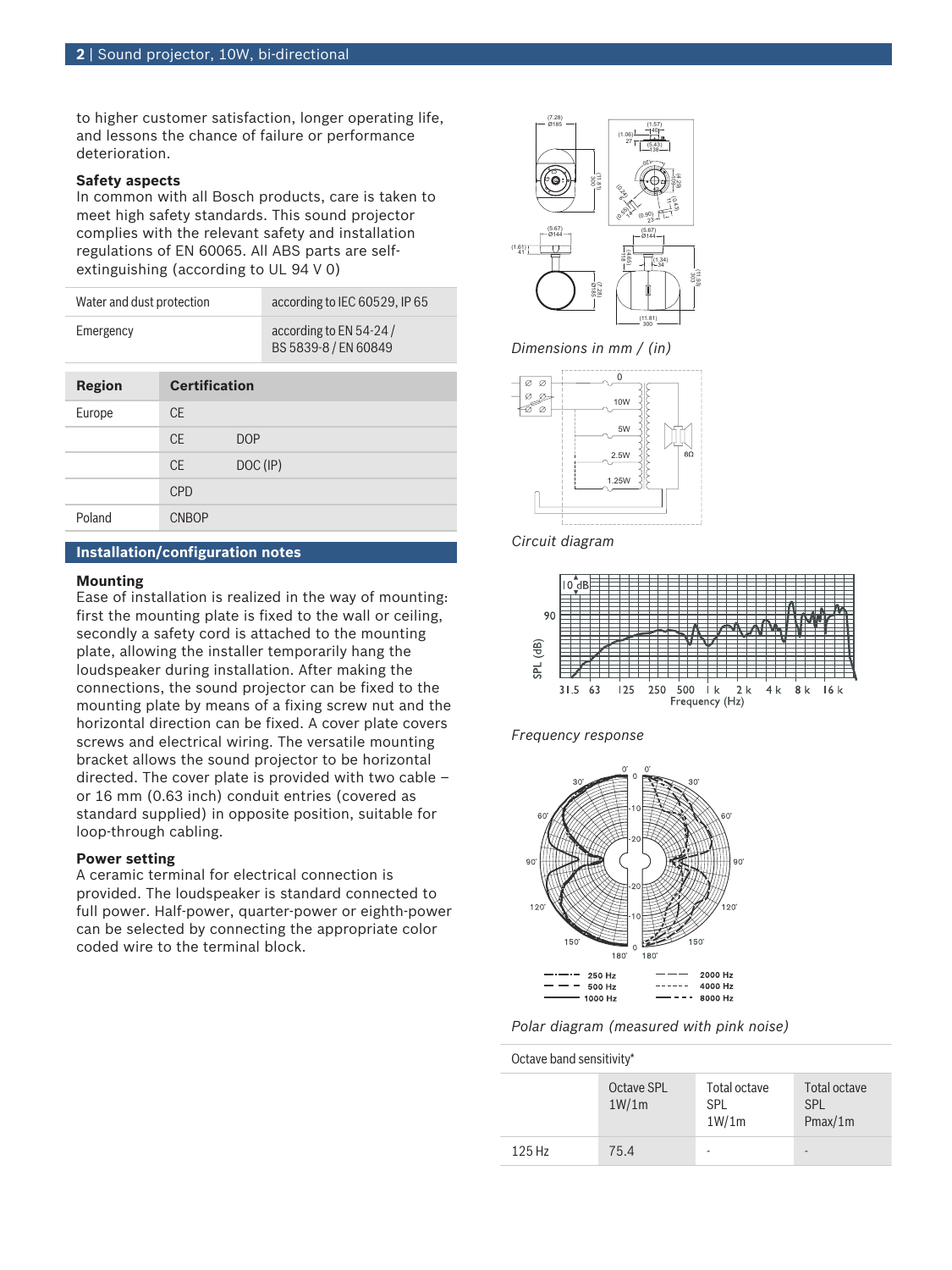| 250 Hz       | 80.3 |      | -                            |
|--------------|------|------|------------------------------|
| 500 Hz       | 81.3 |      | -                            |
| 1000 Hz      | 80.5 |      | $\qquad \qquad \blacksquare$ |
| 2000 Hz      | 83.5 | ۰    | -                            |
| 4000 Hz      | 85.4 | ۰    | $\overline{\phantom{m}}$     |
| 8000 Hz      | 89.2 | ۰    | $\qquad \qquad \blacksquare$ |
| A-weighted   |      | 83.0 | 92.4                         |
| Lin-weighted |      | 85.3 | 93.5                         |

Octave band opening angles

|         | Horizontal | Vertical |  |
|---------|------------|----------|--|
| 125 Hz  | 120        | 120      |  |
| 250 Hz  | 120        | 120      |  |
| 500 Hz  | 132        | 132      |  |
| 1000 Hz | 162        | 162      |  |
| 2000 Hz | 153        | 153      |  |
| 4000 Hz | 62         | 62       |  |
| 8000 Hz | 35         | 35       |  |

*Acoustical performance specified per octave \** (all measurements are done with a pink noise signal; the values are in dBSPL).

# **Parts included**

| <b>Quantity</b> | <b>Component</b>            |
|-----------------|-----------------------------|
|                 | LP1-BC10E-1 Sound Projector |

# **Technical specifications**

| etru<br>--<br>48 |
|------------------|
|------------------|

| Maximum power                                        | 15W                      |          |
|------------------------------------------------------|--------------------------|----------|
| Rated power                                          | 10/5/2.5/1.25W           |          |
| Sound pressure level<br>at $10 W / 1 W (1 kHz, 1 m)$ | 90 dB / 80 dB (SPL)      |          |
| Sound pressure level<br>at $10 W / 1 W (1 kHz, 4 m)$ | 85 dB / 76 dB (SPL)      |          |
| Opening angle<br>at 1 kHz / 4 kHz (-6 dB)            | $165^{\circ}/60^{\circ}$ |          |
| Effective frequency range (-10<br>dB)                | 75 Hz to 20 kHz          |          |
| Rated voltage                                        |                          | 100V     |
| Rated impedance                                      | 10W                      | 1000 Ohm |
|                                                      | 5 W                      | 2000 Ohm |
|                                                      |                          |          |

|           | 2.5W                  | 4000 Ohm |
|-----------|-----------------------|----------|
|           | 1.25W                 | 8000 Ohm |
| Connector | 3-pole screw terminal |          |

\* Technical performance data according to IEC 60268‑5

# **Mechanical**

| Dimensions $(D \times L)$ | 185 x 297 mm (7.3 x 11.7 in) |
|---------------------------|------------------------------|
| Weight                    | $3$ kg (6.6 lb)              |
| Color                     | White (RAL 9010)             |
| Material                  | <b>ARS</b>                   |

# **Environmental**

| Operating temperature                | $-25$ °C to +55 °C<br>$(-13$ °F to $+131$ °F)   |
|--------------------------------------|-------------------------------------------------|
| Storage and transport<br>temperature | $-40$ °C to $+70$ °C<br>$(-40$ °F to $+158$ °F) |
| Relative humidity                    | <95%                                            |

# Note:

- The specification data is measured in an anechoic chamber, free field
- The reference axis is perpendicular to the center point of the front grille
- The reference plane is perpendicular to the center of the reference axis
- The horizontal plane is perpendicular to the center of the reference plane



# *CE-label*

# **Ordering information**

# **Sound projector, 10W, bi-directional**

Sound projector 10 W, bidirectional, white ABS enclosure with metal grilles, water and dust protected IP65, EN54-24 certified, white RAL 9010. Order number **LP1-BC10E-1**